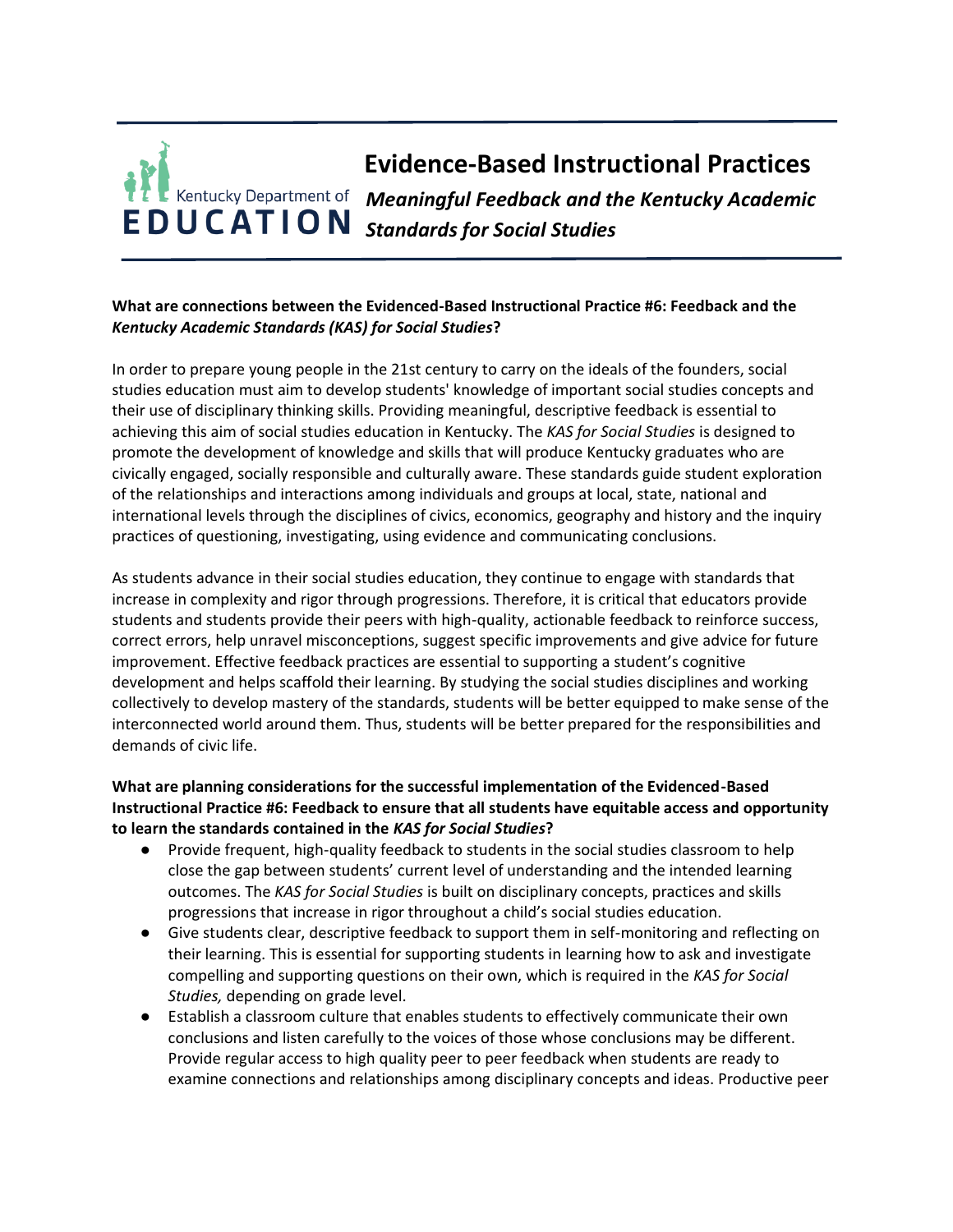to peer feedback opportunities are fundamental to respectful democratic discourse where students must reach consensus when appropriate.

● Allocate time for students to receive and provide process feedback when designing or engaging with inquiry. Students must engage in peer to peer feedback as they participate in civil discussion, reach consensus when appropriate and respect diverse opinions.

## **What strategies and resources can support the implementation of Evidence-Based Instructional Practice #6: Feedback within the** *KAS for Social Studies?*

- KDE's [Creating Collaborative Civic Spaces Module](https://education.ky.gov/curriculum/standards/kyacadstand/Documents/Collaborative_Civic_Spaces_Facilitator_Guide.pdf)
	- Module 6 supports educators in understanding how to build respectful relationships in the social studies classroom, which is the foundation of a classroom feedback culture.
- KDE's [Social Studies Student Assignment Library](https://kystandards.org/standards-resources/sal/ss_sal/)
	- Within the Student Assignment Library, Teacher Notes, which are available for kindergarten – high school, contain guidance on how to scaffold student understanding of the inquiry practices and the disciplinary strands referenced in the strongly aligned assignments to the *KAS for Social Studies*. Throughout the Teacher Notes documents, feedback examples are provided to show teachers how to design investigations that include ongoing and mid-lesson stops to help students assess whether or not they are meeting the demands of the standards. For more information, access the [Grade 5,](https://education.ky.gov/curriculum/standards/kyacadstand/Documents/Grade_5_SS_Strongly_Aligned_Assigment_TN.docx) [Grade 7](https://education.ky.gov/curriculum/standards/kyacadstand/Documents/Grade_7_SS_Strongly_Aligned_Assignment_TN.docx) and [High School Assignment 2](https://education.ky.gov/curriculum/standards/kyacadstand/Documents/High_School_SS_Strongly_Aligned_Assignment_2_TN.docx) Teacher Notes.
- KDE's [Social Studies Assignment Review Protocol Module](https://education.ky.gov/curriculum/standards/kyacadstand/Documents/Social_Studies_Assignment_Review_Protocol_Module.pptx)
	- Module 5 focuses on building teacher capacity to effectively evaluate an assignment's alignment to the *KAS for Social Studies*. This module explains the characteristics of a strongly aligned *KAS for Social Studies* assignment. This understanding is critical in supporting constructive teacher feedback because progress can be measured toward the learning goal when the assignment is strongly aligned to the *KAS for Social Studies*.
- KDE's [Social Studies Student Work Review Protocol](https://education.ky.gov/curriculum/standards/kyacadstand/Documents/Social_Studies_Student_Work_Review_Protocol.docx)
	- This tool is intended to help teachers answer the question, "Are students demonstrating the expectations of the content and skills of the *KAS for Social Studies*?" Answering this question supports teacher feedback because it allows the teacher to reflect on whether or not the student is meeting the learning goals of the assignment. Each section of the protocol will allow you to rate that aspect of the student work either weakly aligned, partially aligned or strongly aligned. The protocol concludes with an opportunity to reflect and determine changes that need to be made to better address the expectations of the standards if needed.
- KDE's [Performance Assessments in Social Studies Module](https://education.ky.gov/curriculum/standards/kyacadstand/Documents/Performance_Assessments_in_Social_Studies_Module.pptx)
	- This module explains the value of creating and implementing effective performance assessments in social studies. Since the *KAS for Social Studies* requires students to engage in disciplinary strands, inquiry practices and disciplinary concepts and practices, educators need ways to assess these in integrated ways as standards implementation requires new thinking about how assessment can be used to support student growth. Section 6b: Connecting Standards to Assessments supports educators in learning how to use standards to build assessments to identify if students are reaching the standards. When students know what they are learning, why they are learning it and believe they can meet the expectations, it promotes student ownership in the learning process.
- KDE's [Balanced Assessment Professional Learning Series Modules](https://kystandards.org/standards-resources/pl-mods/balanced-assessment-plms/)